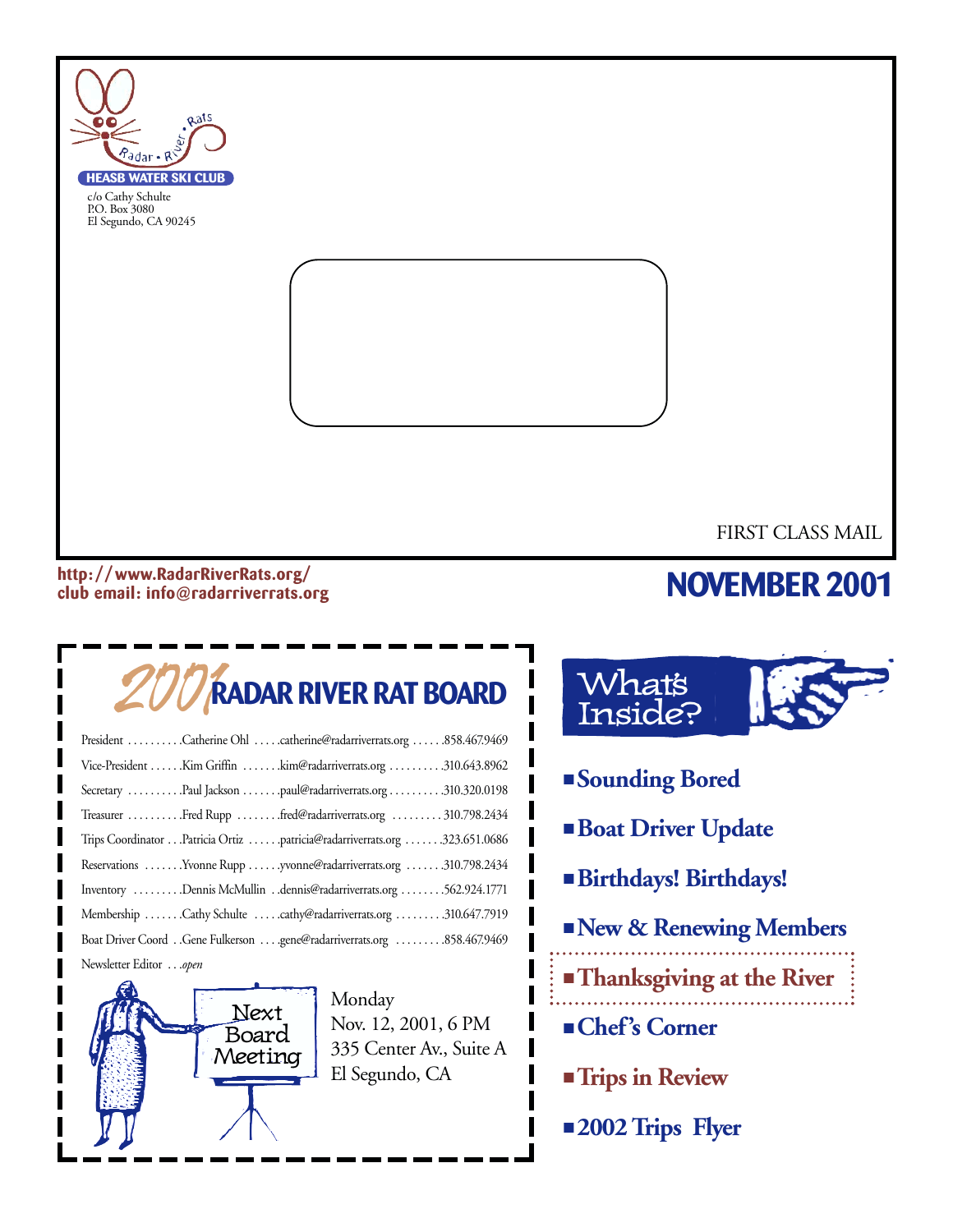# **BoatDriver UPDATE SOUNDING BORED**

### River Trips—

What a season we had this year at the river. And although the season is officially over, Gene wants to make one last trip to the river. We have planned it for the Thanksgiving weekend. **Everyone is invited.** Check out page 5 for more details. Be sure to RSVP to Gene so he can manage the food.

### Elections—

It's that time of year again when we need to elect officers for next year. As usual all positions are open. Some folks have already come forward to offer their help. If you are interested or know of someone who is interested, please contact any board member. We need you! ■



I would like to nominate the following: ❏ PRESIDENT

\_\_\_\_\_\_\_\_\_\_\_\_\_\_\_\_\_\_\_\_\_\_\_\_\_\_\_\_\_\_\_\_\_\_\_\_\_\_ ❏ VICE-PRESIDENT

\_\_\_\_\_\_\_\_\_\_\_\_\_\_\_\_\_\_\_\_\_\_\_\_\_\_\_\_\_\_\_\_\_\_\_\_\_\_ ❏ SECRETARY

❏ TREASURER

I volunteer / recommend the following: ❏ MEMBERSHIP

\_\_\_\_\_\_\_\_\_\_\_\_\_\_\_\_\_\_\_\_\_\_\_\_\_\_\_\_\_\_\_\_\_\_\_\_\_\_

\_\_\_\_\_\_\_\_\_\_\_\_\_\_\_\_\_\_\_\_\_\_\_\_\_\_\_\_\_\_\_\_\_\_\_\_\_\_

\_\_\_\_\_\_\_\_\_\_\_\_\_\_\_\_\_\_\_\_\_\_\_\_\_\_\_\_\_\_\_\_\_\_\_\_\_\_

\_\_\_\_\_\_\_\_\_\_\_\_\_\_\_\_\_\_\_\_\_\_\_\_\_\_\_\_\_\_\_\_\_\_\_\_\_\_

 $\qquad \qquad \qquad -$ 

\_\_\_\_\_\_\_\_\_\_\_\_\_\_\_\_\_\_\_\_\_\_\_\_\_\_\_\_\_\_\_\_\_\_\_\_\_\_ ❏ BOAT COORDINATOR

❏ TRIP COORDINATOR

❏ NEWSLETTER

\_\_\_\_\_\_\_\_\_\_\_\_\_\_\_\_\_\_\_\_\_\_\_\_\_\_\_\_\_\_\_\_\_\_\_\_\_\_ ❏ INVENTORY

The initial queue for next year has been established— **Catherine Ohl**., **Paul Jackson**, **Bob-Tom**

*by Gene Fulkerson*

**Thompson,** and **Dave Makowski**. We averaged 2 boat per trip in 2001.

## New Boat Drivers—

Please welcome our new boat drivers for next year. Both **Larry Davis** and **Mark Mathis** have bought new boats and will be available to drive for us next year. In addition, **Gary Cann** with his Centurion will be joining the queue.

### Thanksgiving—

I hope to see lots of you (and all the boat drivers) at the river Thanksgiving weekend. It's going to be rather informal. I will deep fry a turkey on Friday and will BBQ what ever you bring for Saturday dinner. It should be fun.

## My Sons—

I am so proud our my kids who took my old race boat and rebuilt the engine so that the boat is consistently going about 125 mph in a quarter mile. As a result, they placed second in the NJBA pro gas flat botton boats for the 2001 season. ■

## **HAPPY BIRTHDAY HAPPY BIRTHDAY TOYOU... TOYOU...**

| Michelle Newcomb-Mathis | 11/1  |
|-------------------------|-------|
| Melinda Kalin           | 11/3  |
| Kirk Jackson            | 11/6  |
| Armando Morales         | 11/10 |
| <b>Esther Livshitz</b>  | 11/11 |
| Charlie Logan           | 11/17 |
| Tom White               | 11/22 |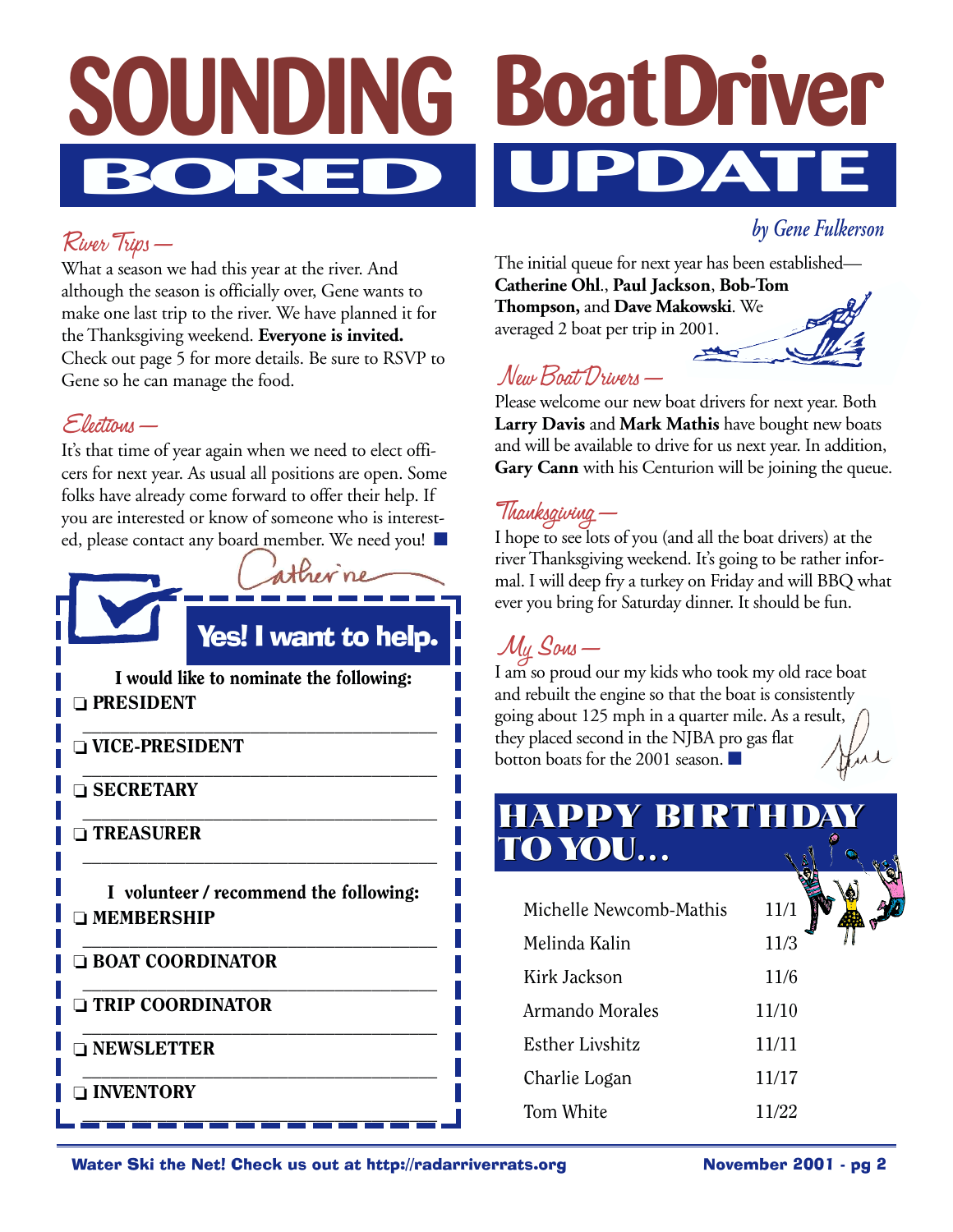## **PUBLIC AFFAIRS**

### *by Catherine Ohl*

### Copper Donates Money—

Copper Mountain, CO, became the first ski resort in the nation to open last Thursday (10/18), although the official opening is still set for November 3. But with a good covering of snow, the resort decided to give snow sliders a two-day preview. A \$10 donation in

lieu of lift ticket went to the American Red Cross disaster relief efforts. One run was open with an 18 inch base of manmade snow.

### Real Estate Gets Boost f—

With the economy and world situation sending the real estate market into the doldrums, there is one bright light on the Colorado resort housing horizon. Private residence clubs—units similar to luxury hotels and shared by as many as 12 owners—are enjoying strong sales this year. They are individual units that cost more than \$1 million each and are part of a members-only club that includes maid service, spas, private chefs and all the accoutrements of a five-star hotel.

### Silverton Ski Resort To Open December—

Plans for a new ski resort in Silverton, CO, are proceeding on schedule. Lift towers were erected at the end of September. The 100% advanced terrain area is scheduled to open this winter. The 1,600-acre ski area sports 50-degree avalanche prone slopes on the north side of 13,487-foot Storm Peak.

Founder **Aaron Brill** built the chairlift on 300 acres of private land and plans to expand the ski area though a permit to use adjacent Bureau of Land Management (BLM) land. The BLM has not yet determined how extensive an environmental impact study may be required.

### Picabo Has Nothing to Hide—

**Picabo Street** and former Skiing magazine editor **Dana White** have collaborated to produce Street's biography: "Picabo: Nothing to Hide.'' The book is published by Contemporary Books, a division of McGraw-Hill. (Hardcover price: \$24.95.) It is scheduled to hit bookstores November 23. ■

# **CHEF'S CORNER**

## Banana Crêpes Flambé—

#### **Banana Mixture**

3/4 stick butter  $\frac{1}{2}$  cup brown sugar 10 bananas, sliced 1/2 cup Grand Marnier 1/8 cup Bacardi Black Rum



Melt butter in a hot skillet. Blend in sugar. Add bananas and coat with butter sugar mixture. Add Grand Marnier and top with Bacardi Black. Mix well with bananas. Be aware that the flame under the pan will ignite the alcohol in the pan. This should be done in an open area. Be very careful and do not spell mixture while flaming. When done the mixture should be thick and gooey.

### **Crêpe**

| 1 cup all-purpose flour 2 eggs |                      |
|--------------------------------|----------------------|
| $\frac{1}{2}$ cup milk         | 4 tsp. salt          |
| $\frac{1}{2}$ cup water        | 2 tbs. melted butter |

Measure ingredients exactly as consistency is important. Blend all ingredients for at least one minute. Mixture should look like heavy cream when complete. Use a crêpe maker or medium hot teflon pan. Sightly brown only one side.

### **Presentation**

Whipped Cream Chocolate Syrup Cherry Preserves Sliced Almonds

Lay crêpe open on a plate. Place bananas in the middle with a dollup of whipped cream on each end. Fold each remaining side over the middle. Add whipped cream in middle topped with a dollup of preserve. Drip chocolate over crêpe. Voila! You're done. Bon Appetite. ■

# T-Shirts Here!

The ski season is almost over. What are you waiting for? Hurry up and get your shirts. They're great quality, short-sleeve tees at a great price. What more could you want? Show some Rat pride. To get yours, call Paul Jackson at (310) 320-0198.

**River Rat**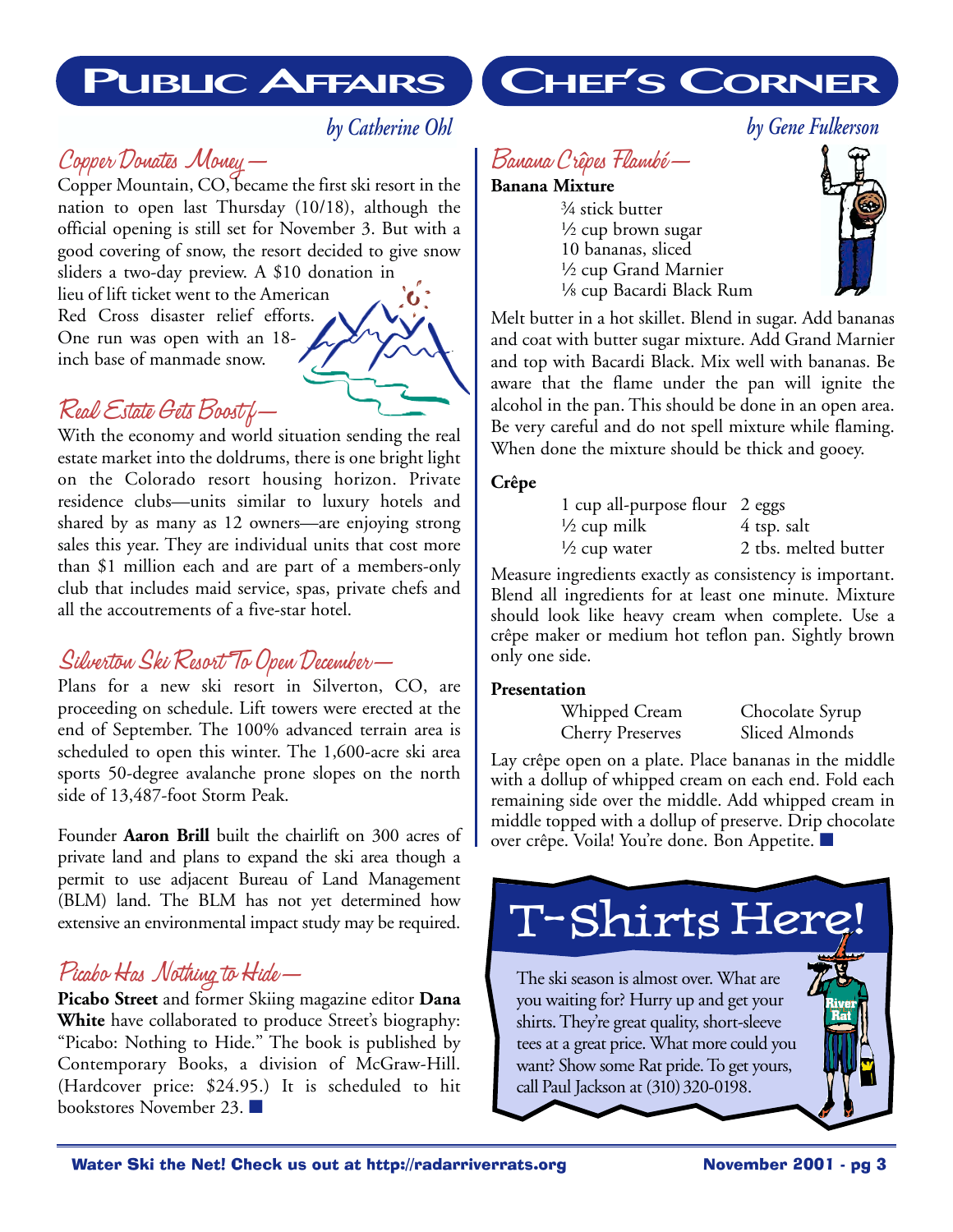# **More River Fun! Oct. 5-7, 2001 More River Fun! Oct 5-7, 2001**

### **by Cindy Lemos**

We were the first to arrive at Peninsula #7 on Friday. I rode out with **Cathy Schulte** and **Teresa Gonzalez** and we got there around 5:30 PM. It's so different that early on Friday! No cars or RVs around the horseshoe. No tents on the beach. We decided to set up our camp and then headed to Topock Gorge for dinner.

I'd been told by the waiter with the "tude" on the Arizona side and been warned to only order the fish & chips, so it was a totally enjoyable experience. I liked the outdoor deck over the River and could imagine quite a party taking place there– have to work on that for the next Rats season!

When we returned to camp, another party had arrived– **Ed Howard** and **Ellen Slaton**. We opened wine and began the task of putting up the kitchen tarp (because of course we all wanted early morning runs!)

It was worth it! The weather was beautiful and the water was nicer than it had been in September, but most of us girlie girls needed our shorties out there. Lots of people showed up and made this a 3-boat trip with **Catherine Ohl** and **Bob-Tom Thompson,** with his new boat, as our captains. **Larry Davis** with daughter **Melanie** brought a fourth boat, so we also got in a TON of skiing that weekend.

Lot of people and families came out! **Bob-Tom** and **Stephanie Thompson** brought their girls, **Ashley** & **Courtney**. **Dennis McMullin** & **Cristina Cardenas** showed up Saturday morning from Laughlin with the inventory. **Rick Fisher, Carol Armstrong, Laurie Sutherland** and **Carlton Joseph** also showed up Saturday after a good nights sleep in Needles. They don't know what they missed as the weather at the river Friday night was perfect.

We seem to have angered the River gods however, as each and every boat had a line problem and a few of these incidents involved massive river dragging efforts to retrieve an anchor severed as the boat sucked up the line. First Catherine cut her anchor line. With his strong lungs, **Ben Stern** was able to get under her boat and untangle the mess.

Next, **Larry Davis** cut his anchor line while attempting to get a sunset run in. He cut his rope past his bouy and hence lost his anchor and had to pull his boat out that evening. **Gene Fulkerson** spent the better part of Sunday morning, dragging the river and was rewarded with finally pulling up Larry's anchor.

Last but not least, **Bob-Tom** cut his ski rope on Sunday's glass run. Catherine's crew was returning from their glass run and came to the the rescue with her mask. **Bob-Tom, Ben** and **Charlie Logan** had already worked for more than half hour trying to free the prop. With the mask, **Charlie** could actually see what he was doing and was able to free the prop in about five minutes.

On Saturday night we were treated to a wonderful thunder & lightning display that brought rain in the middle of the night. I was



*Carlton Joseph & Laurie Sutherland*



*Bob-Tom Thompson's new boat*



*Larry Davis & Ellen Slaton*



*Dennis McMullin & Cristina Cardenas*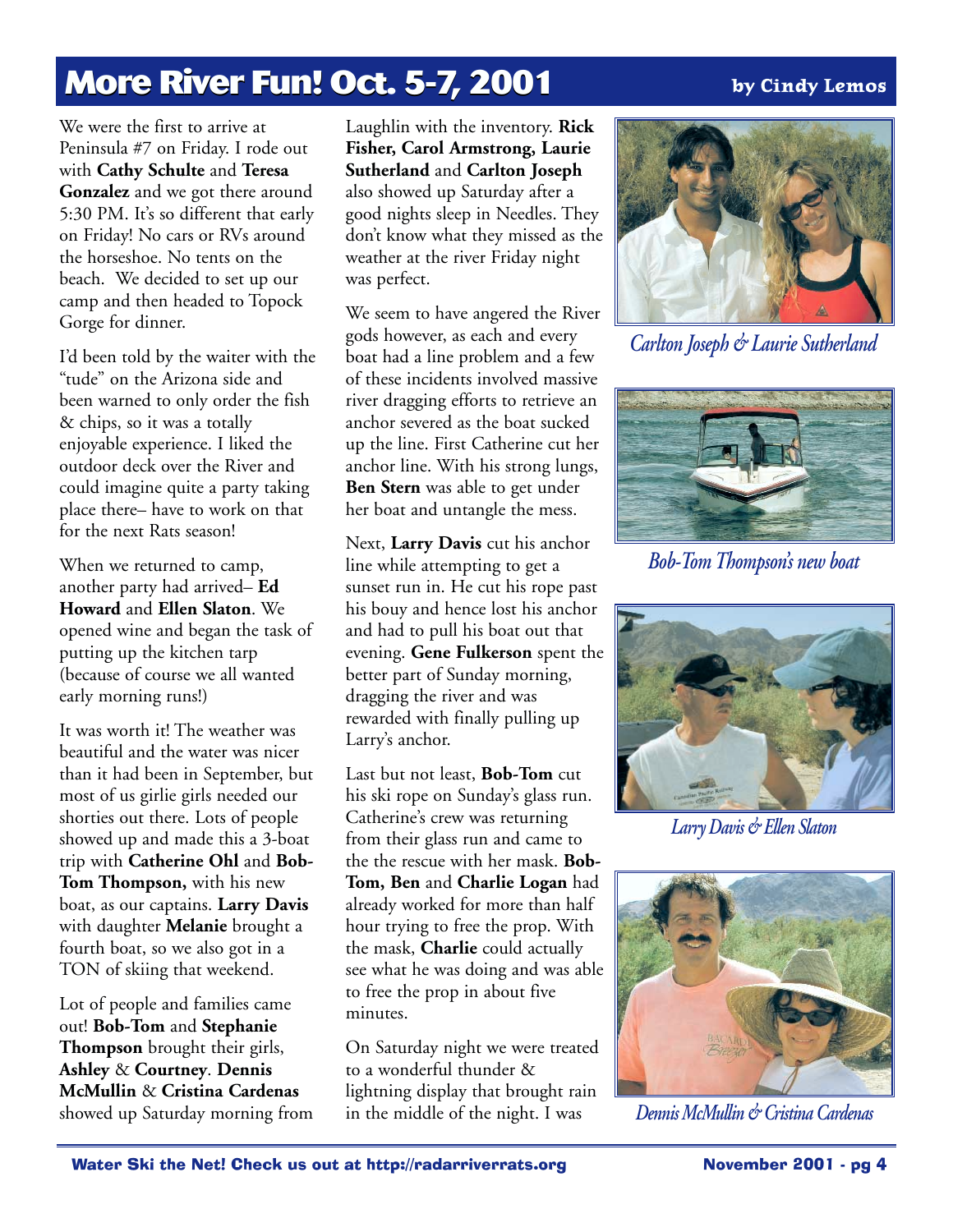awakened to water dripping on me from the openings in my tent ceiling and was forced to secure a rainflap at 3 AM! Take my word for it, it's not easy. My tent looked a bit odd in the morning, as I'd managed to get it on totally wrong. But it brought a gorgeous sunrise and the best morning water I'd ever skied on Sunday morning.

Once again it was a wonderful weekend filled with good food, great water skiing and lots of new and old friends. Can't wait til next



*Stephanie & Bob-Tom morning chefs* season! ■ *Gene Fulkerson showering*



# *You are all Invited to join us at the River for* ThanksgivingFriday & Saturday, November 23 & 24, 2001

- Boat Drivers **Mark Mathis, Paul Jackson** and **Catherine Ohl** have tentatively committed to being at the River with their boats. **Bob-Tom** and **Dave Makowski** are still thinking about it. We will water ski, weather permitting.
- **Gene Fulkerson** will be deep frying his "to die for" turkey on Friday night.
- We will be camping out in the Lagoon area. Everyone will pay own camping fee.
- Bring your own food & drinks for Breakfast and Lunch and something to BBQ on Saturday night. (We have about two cases of Club beer to use up).
- **RSVP to Gene Fulkerson** at 858-467-9469 or Gene@radarriverrats.org to coordinate food for dinners.

Those skiing can "Tip" the boat drivers to help pay for their gas!.

Water Ski the Net! Check us out at http://radarriverrats.org **November 2001** - pg 5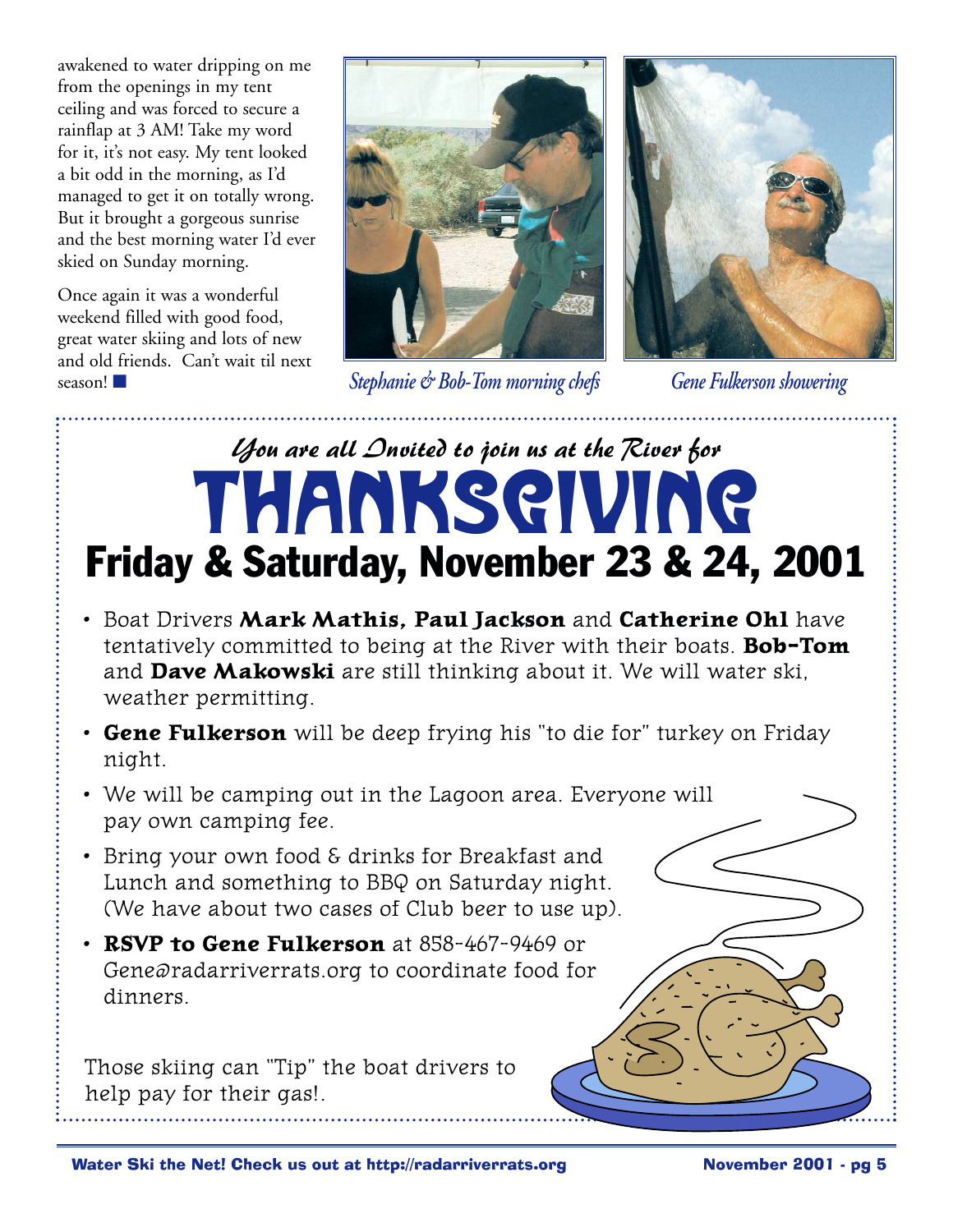# **Halloween Treats! Oct 18-20, 2001**

### *Photos by Catherine Ohl*

Just when you thought the weekends couldn't get any better, they do. The weather was perfect and the wind gods stayed away. And from 7-9 AM, both days, only our four boats were the only boats out on the river. It was awesome.

Boat drivers for the weekend were **Paul** & **Carmen Jackson, Dave** & **Tina Makowski and Catherine Ohl** & **Gene Fulkerson**. Gene did his normal outstanding job of leading the troops – beginning with an ample supply of flavored Martinis and smoked salmon. Dinner was a fabulous chicken and pork loin. Dessert was bananas flambe (recipe on page 3).

#### **Bob-Tom** and **Stephanie**

**Thompson** brought their boat for the kids. And the kids had a blast on the inner tube and horseshoe ski. **Courtney Thompson** is even skiing these days. Bob and **Richard Phares** may have worked harder than our regular boat drivers with the kids.

Bob-Tom's boat karma is still shaky. First his anchor line snapped (no, he didn't cut it). As a result, Gene, Richard and **Cindy Lemos** when on a dragging expedition. They did

manage to pull up an anchor but it wasn't Bob. And it wouldn't grab the sand. Paul then lent his spare anchor and it took about four trys to get it hook. Later Bob was towed in when he boat just refused to start. It turned out to be a clogged fuel line.

**Ellen Slaton, Jayne Glodowski**, and **Dan Kowieski** were the first to arrive at the river. They were soon followed by Catherine & Gene. They all pitched in and got the kitchen tarp up as the sun set. It was pretty entertaining to watch Gene

> and Jayne attempt to put the new mantels on the lanterns. Then they were off to Topock for dinner.

When they arrived back at our campsite, tent city had been built by **Jami**

**Thibault** & **Julie Wilder**, and **Raquel Craig** and **Sherri Reid** (yes, Sherri camped out this trip), RV row was established by **Mark** & **Linda Mathis**, **Richard Phares** and **Michelle Rives, Bob-Tom** & **Stephanie Thompson** and with a new one, **Dave** & **Tina Makowski**. **Cathy Schulte, Teresa Gonzales** and **Cindy Lemos** were the last to arrive



*Cindy Lemos & Jami Thibault enjoying Gene's Martini Cocktails*



*Jayne Glodowski, Dan Kowieski, Dave Makowski, Raquel Craig*



*Ryan & Brian*



*David, Alec, Kristen*



*Jordyn, Michelle, Courtney*



*Cassie Phares & Ashley Thompson*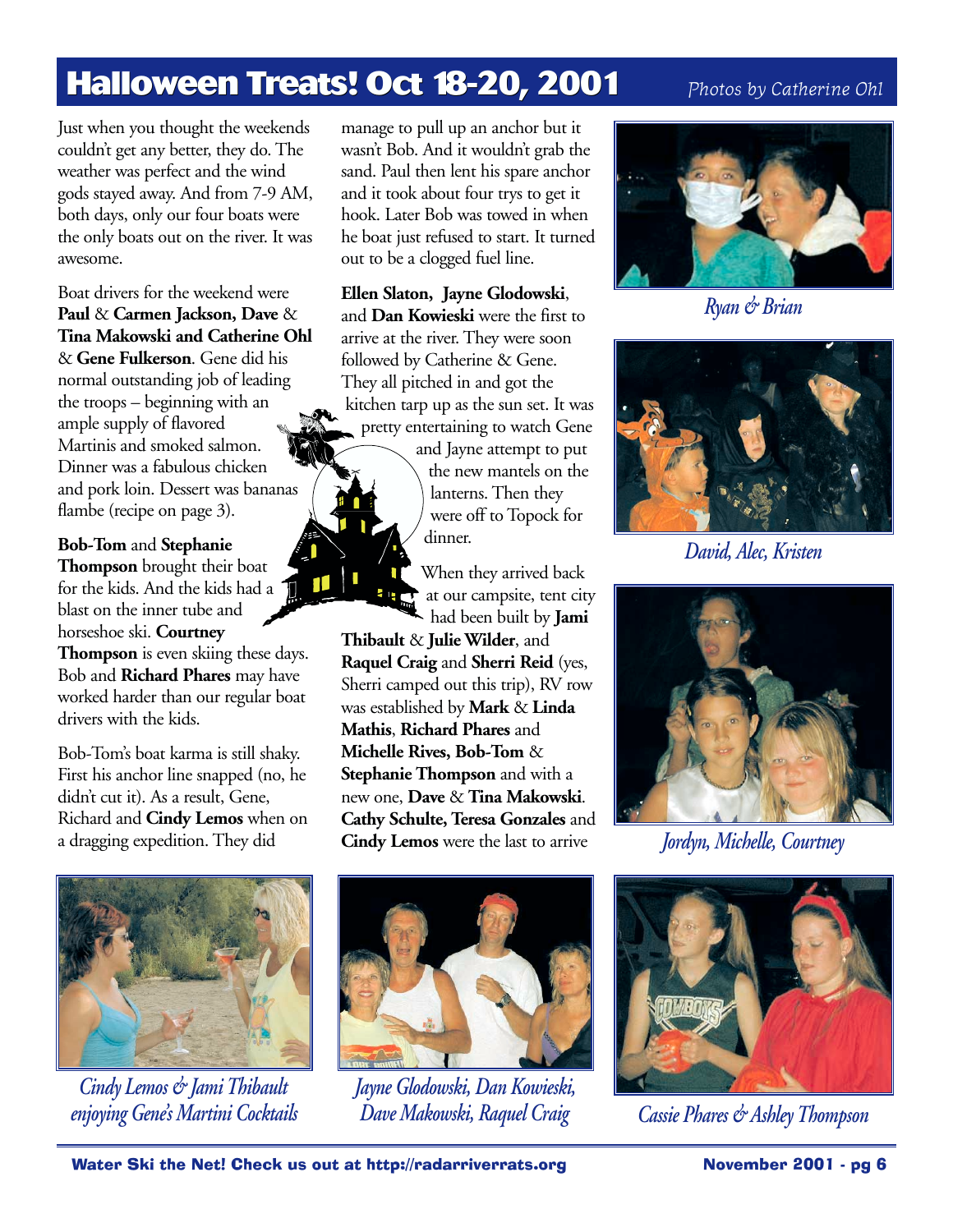since they started off their drive after going to CCSC's happy hour.

Saturday saw the arrival of **Lloyd Lewins, Alice Garcia, Dave Phillips, Carol Armstrong,Dennis McMullin and Cristina Cardenas**. Dennis and Cristina arrived with the inventory and lighter wallets after spending the night in Laughlin. They camped out on Saturday night so as to get the glass run on Sunday.

The Halloween Party was a success. The kids had to be banned from the trailer since they were caught trying to find the candy.We managed to re-channel their enthusiasm towards cutting, scaping and carving pumpkins. It was scary watching the kids handle knives. They were supervised and no one got cut. And their pumpkins were great.

You can see by the pictures that the kids were great in costume. They were all winner and got pumpkin mugs with skeleton stirrers, glow sticks and shirts. **Cassie, Jordyn Mathis** and **Courtney** were all cheer leaders. **Teresa** was teaching them new cheers. **Ryan** was a doctor and **Brian Jackson** showed his colors as a skunk. **Michelle Mathis** was pioneer, **Ashley** was a devil, **Alec Makowski** was a samari and **Kristen Makowsk**i was a witch.

Since we had just replaced the glass in our lanterns, we decided to do away with the piñata this year. Instead Gene provided his kid with a pump basket and Catherine distributed the candy to the adults and the kids were forced to "Trick or Treat." It was treat all around. **David** "Scooby Doo" **Lewins** was so funning and bouncing off of everything after just a few pieces of candy. ■



**PACKAGES RANGE FROM \$355 - \$965**

### **Payment–**

- \$100 Non-refundable deposit due NOW.
- Balance due Nov. 15

### **Cancellation–**

- After Nov. 15, subject to incurred costs.
- If Mammoth doesn't have enough snow, full refund less \$25.

### **Information & Registration–**

Please call between 7:30 - 9:00 AM or 7-9 PM

- John Funtsch (310) 545-9349
- John Catozzi (858) 672-1407

http://members.home.net/laracecamp -<br>2222222222222222222222222222222





*Cathy Schulte*





*Teresa "Carmen" Gonzalez Cindy"Born on 4th of July" Lemos*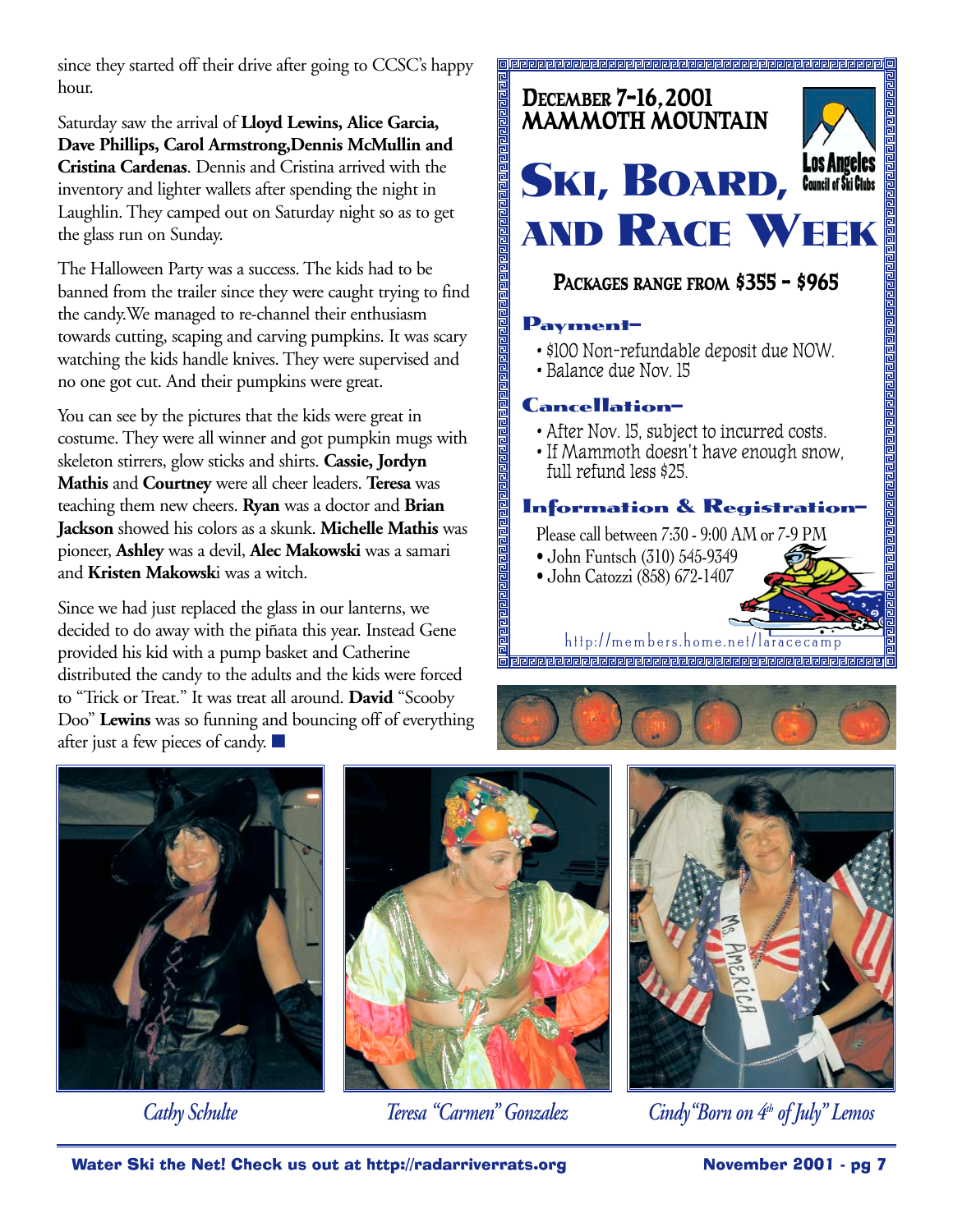

# **COLORADO RIVER TRIPS**

2 Days Water Skiing Sandy Beaches • Camping Ski Equipment Food • Beer • Wine • Soda

**2002**

**Dates**

June 7-9 June 21-23 July 12-14 July 26-28 August 9-11 August 23-25 September 6-8 September 20-22 October 4-6 October 18-20

Everyone is Welcome. Beginner to Expert, Family and Friends.

## **For Information and Applications:**

**River Skiers:** Patricia (323) 651-0686 (Before 9:00 pm) or PatriciaOrtiz1@juno.com

**Boat Drivers:** Gene (858) 467-9469 or boats@radarriverrats.org

Revised 4/01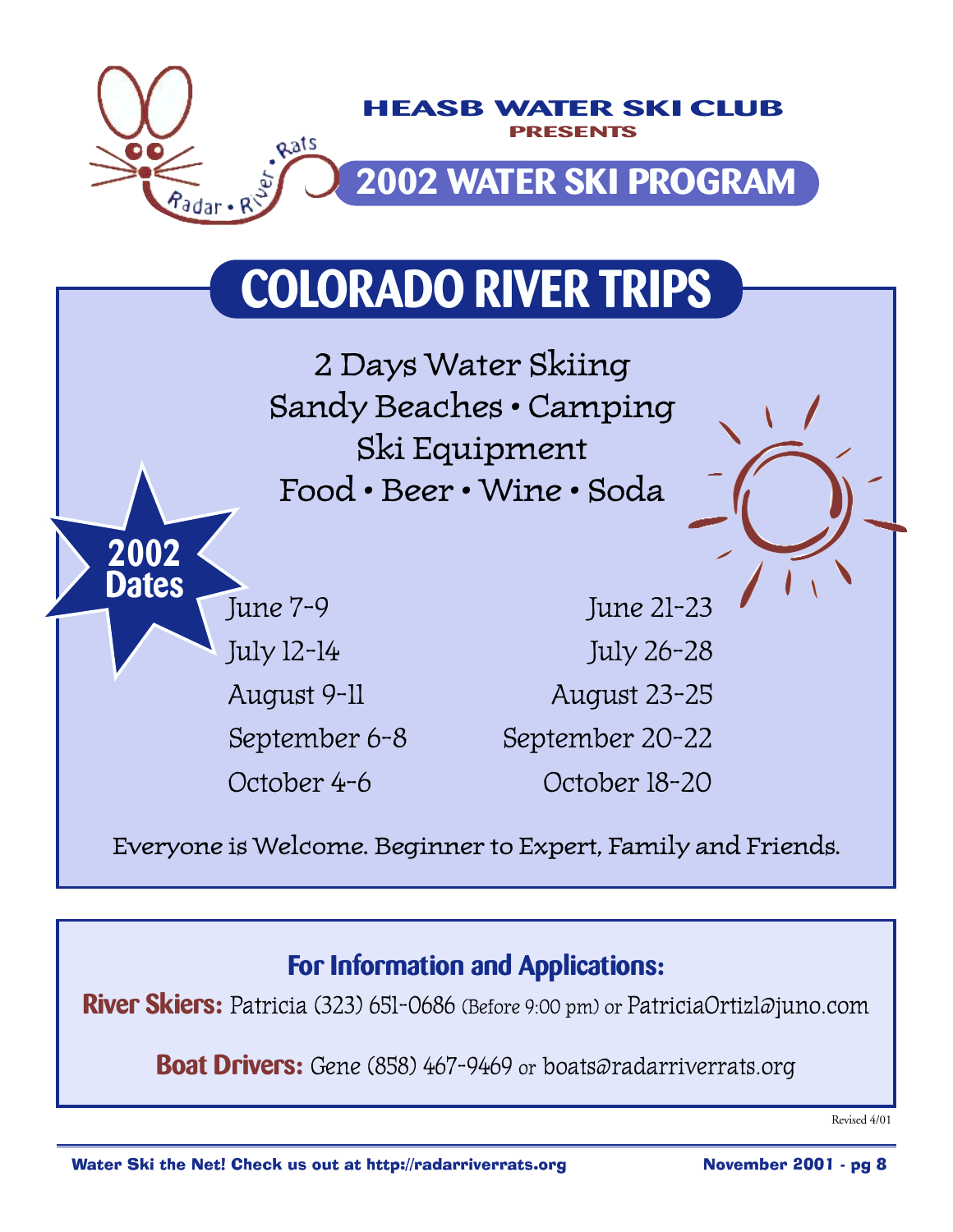# **2001 HEASB Water Ski Club Membership Application**

**Please, ONE application form per membership type (Individual or Family)**

| Name(s):<br><u> Territoria de la contenentación de la contenecidad de la contenecidad de la contenecidad de la contenecidad de la contenecidad de la contenecidad de la contenecidad de la contenecidad de la contenecidad de la contenecida</u> |                                             |                               |
|--------------------------------------------------------------------------------------------------------------------------------------------------------------------------------------------------------------------------------------------------|---------------------------------------------|-------------------------------|
|                                                                                                                                                                                                                                                  |                                             | Business Ph: ()               |
|                                                                                                                                                                                                                                                  |                                             |                               |
| Home Address:<br><u> 2001 - Jan Barbarat, manager eta idazlear (h. 1878).</u>                                                                                                                                                                    |                                             | Emergency: () $\qquad \qquad$ |
| City:                                                                                                                                                                                                                                            | $\text{State:}$ $\qquad \qquad \text{Zip:}$ | Contact:                      |

\*\* Note– That while we will continue to send out newsletters via snail mail, email will become the tool used for more and more of our communication with members. Please print clearly. Thanks.

HAC/Raytheon/Boeing Payroll Number: LOC: \_\_\_\_\_\_\_ Bldg: \_\_\_\_\_\_ M/S:

The membership year is from April 1 through March 31.

Please check (ONE only) the type of membership that applies to you:

\_\_\_\_\$20.00 **Single Membership**

\_\_\_\_\$50.00 **Family Membership** (includes kids under 18)

**There is no membership fee for a non-skiing child under the age of 12. However, ALL skiers must be members, regardless of age.**

### **Submit application with your check payable to HEASB WATER SKI CLUB by mail to: Cathy Schulte, P.O. Box 3080, El Segundo, CA 90245**

This form must be sent to Cathy. DO NOT send this application with your trip reservation or both will be returned, which will affect your trip reservation.

I am willing to help: Yes No

I would like to volunteer / suggest / comment: \_\_\_\_\_\_\_\_\_\_\_\_\_\_\_\_\_\_\_\_\_\_\_\_\_\_\_\_\_\_\_\_\_

WAIVER: I hereby, for myself, my heirs, executors and administrators waive and release any and all rights and claims I may have against Hughes/Raytheon/Boeing Employee Association South Bay (HEASB)Water Ski Club, Hughes/Raytheon/Boeing Employee Association (EA) or its representatives, agents, or board members of any and all injuries. The Hughes/Raytheon/Boeing Employee Association (EA) is a non-profit organization that has no association with Hughes Aircraft Company of Raytheon Systems Co.

| Signature | Date |
|-----------|------|
| Signature | Date |

Revised 4/01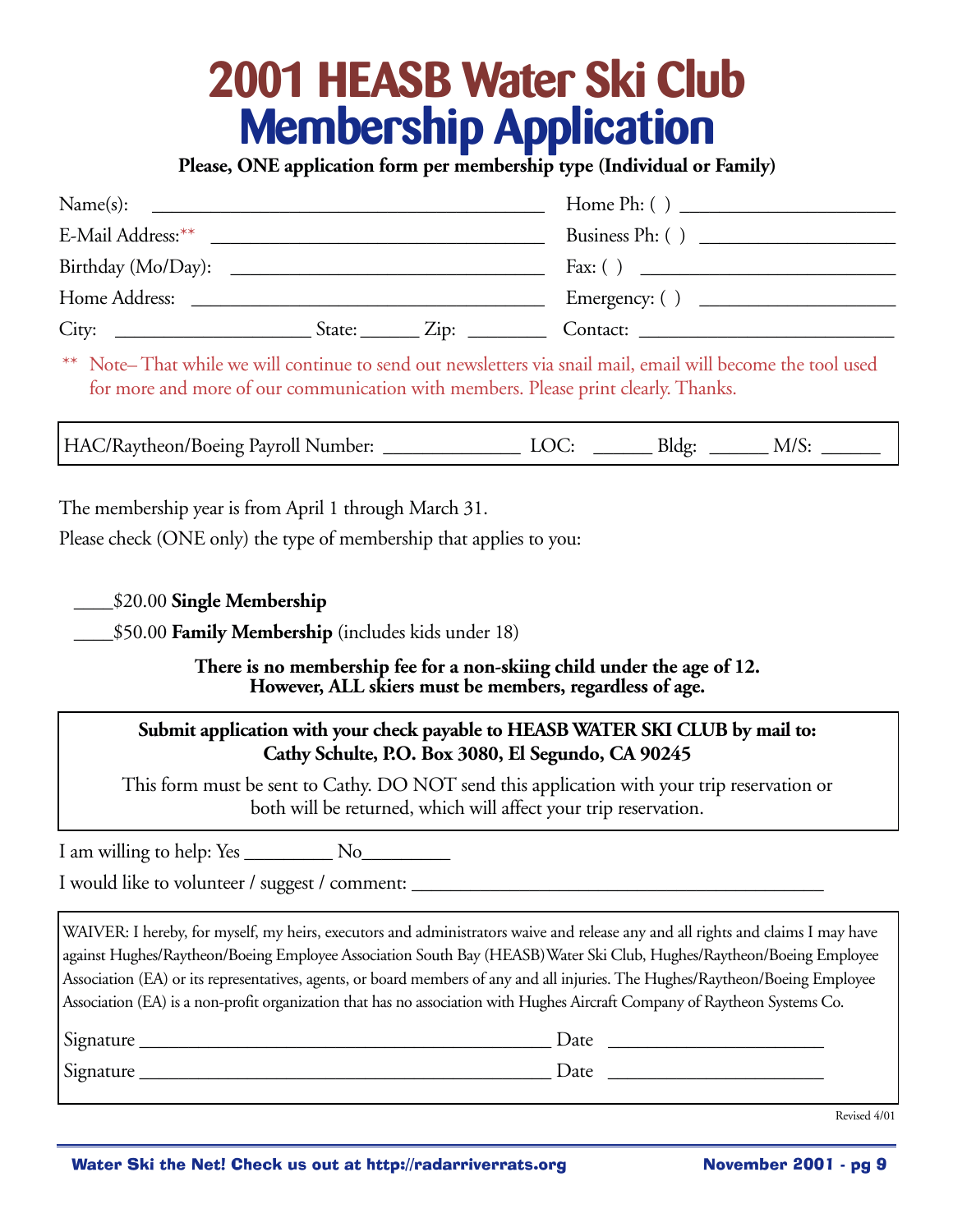# **2001 HEASB Water Ski Club Reservation Application**

(Please, ONE reservation form and ONE check for EACH person EACH trip)

#### **Circle Trip Date: 9/7-9 9/21-23 10/5-7 10/19-20**

| Name:                                |                             | E-mail:                     |
|--------------------------------------|-----------------------------|-----------------------------|
| Home Addr:                           |                             |                             |
| City:                                | $\overline{\mathrm{Zip: }}$ | Home Phone: ()              |
| In case of emergency, notify:        |                             | Phone: $()$                 |
|                                      |                             |                             |
| My reservation is for the following: | Water skier \$89            | Non-skier child (5-11) \$18 |
|                                      | Non-skier \$42              | Child (under 4) \$0         |

#### **Make check payable and send with this form to: HEASB WATER SKI CLUB, P.O. Box 3080, El Segundo, CA 90245**.

Reservations must be received two weeks before the trip. Cancellation must be received IN WRITING AT LEAST TWO WEEKS before trip date. No substitutions without the Trip Coordinator's permission. The HEASB Water Ski Club reserves the right to reject a reservation. For further information, call Patricia before 9 pm at (323) 651-0686. 

#### **REQUIRED CARPOOL INFORMATION (your form may be returned if not complete)**

The Trip Coordinator will arrange carpools for those wishing to travel with the club. First priority is given to vehicles pulling boats or hauling supplies. Volunteer drivers are needed to provide the remaining transportation, taking AT LEAST two passengers and/or food/drinks. Each passenger will pay the carpool driver for transportation expenses, an amount determined by the driver (typically \$10-\$24). Most carpools leave the LA area on Friday after work and arrive at Park Moabi around midnight. Drivers of arranged/ approved carpools will be reimbursed for campground fees AFTER the trailer's packed on Sunday, about 2 pm. Your request for a specific carpool is not guaranteed. Carpools will be non-smoking.

| I agree to carpool as arranged/approved by the Club. |                                                                                                                                                                                                                                   |
|------------------------------------------------------|-----------------------------------------------------------------------------------------------------------------------------------------------------------------------------------------------------------------------------------|
|                                                      | NOTE: If you choose not to carpool, you will be required to pay campground fees (\$18 per night or \$6 per day use).                                                                                                              |
| I am available to drive my vehicle to the river.     |                                                                                                                                                                                                                                   |
| • Other passengers:                                  | Year, make, model of vehicle:                                                                                                                                                                                                     |
| • Air conditioned?                                   | Total # of people you can take including driver:                                                                                                                                                                                  |
|                                                      | $\mathbf{a}$ , and the contract of the contract of the contract of the contract of the contract of the contract of the contract of the contract of the contract of the contract of the contract of the contract of the contract o |

• In addition, I have room for: #cases drinks: \_\_\_\_\_\_ #coolers: \_\_\_\_\_ #bags food: \_\_\_\_ #skis: \_\_\_\_

\_\_\_\_\_\_\_ I prefer a ride to the River. Carpool Driver Preference:

- How much gear will you bring? Ski: \_\_\_\_\_\_\_\_\_\_ Chair (type): Tent: \_\_\_\_\_\_\_\_\_\_\_\_\_ Tent:
- Other bulky items? \_\_\_\_\_\_\_\_\_\_\_\_\_\_\_\_\_\_\_\_\_\_\_\_\_\_\_\_\_\_\_\_\_\_\_\_\_\_\_\_\_\_\_\_\_\_\_\_\_\_\_\_\_\_\_\_\_\_\_\_\_\_

\_\_\_\_\_\_\_ I am willing to be a trip leader (reimbursement will be based on people count up to \$89 per trip leader).

#### **MEMBERSHIP**

You must be a member of the HEASB Water Ski Club. The membership fee and application MUST be sent to Cathy Schulte at the location listed on the membership form. **(DO NOT INCLUDE MEMBERSHIP WITH THIS FORM.)**

I have paid my membership fee: \_\_\_\_\_\_\_ (Initial) (Non-skiers aged 0-11, membership not required)

### **WAIVER MUST BE SIGNED AND ACCOMPANY PAYMENT**

I am aware that participation in the RADAR RIVER RATS' events, has, in addition to the usual risks, dangers and hazards associated with travel, water skiing, air chairing, skurfing and boating, including, but not limited to: boarding, riding and disembarking boats; changing weather conditions, exposed rock, earth, trees or other natural objects; the condition of the water, skis and boats; impact or collision with other skiers, boaters, jet skiers; the failure to ski safely or within one's own ability or within designated areas; negligence of other skiers, boaters and jet skiers and negligence on the part of the organizations or their staff. I am also aware that the risks, dangers and hazards referred to above exist throughout the area and that many are unmarked. I FREELY ACCEPT AND FULLY ASSUME ALL SUCH RISKS, DANGERS AND HAZARDS AND THE POSSIBILITY OF PERSONAL INJURY, DEATH, PROPERTY DAMAGE OR LOSS, RESULTING THEREFROM.

\_\_\_\_\_\_\_\_\_\_\_\_\_\_\_\_\_\_\_\_\_\_\_\_\_\_\_\_\_\_\_\_\_\_ \_\_\_\_\_\_\_\_\_\_\_\_\_\_\_\_\_\_\_\_\_\_\_\_\_\_\_\_\_\_\_\_\_\_\_\_ \_\_\_\_\_\_\_\_\_\_\_\_\_\_\_\_\_\_\_\_\_\_\_\_\_\_\_\_ **PARTICIPANT** (Please print clearly) **SIGNATURE** (Parent if under age)

Revised 4/01